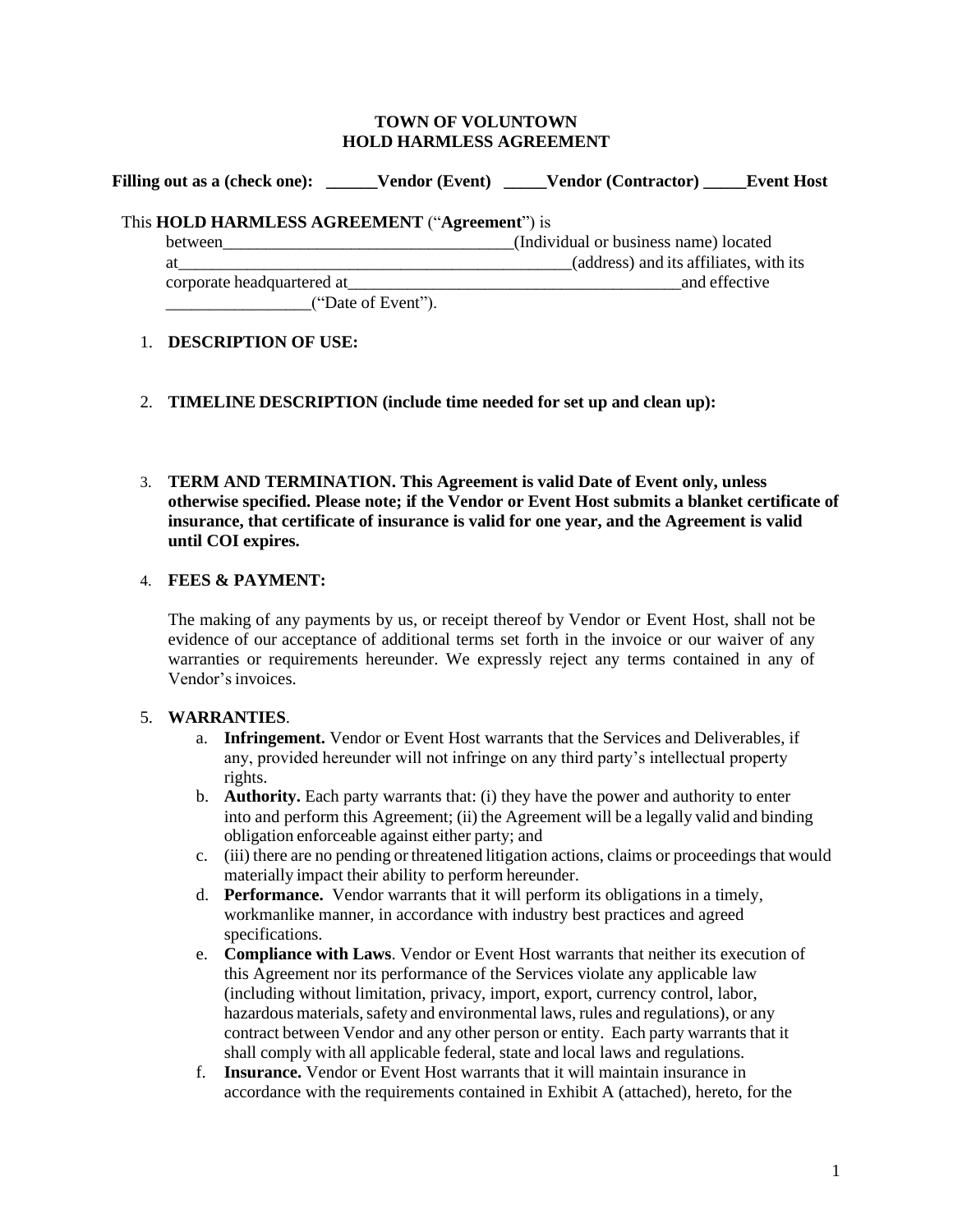entire time this Agreement remains effective. All businesses must have insurance. Any Vendor individual who is selling human or animal food or drink or personal care products must have insurance per town policy.

- g. **Information.** We shall provide Vendor or Event Host with information necessary to perform the Services, and reasonable access to personnel and other reasonable assistance required. We warrant that to the best of our knowledge all information provided hereunder will be accurate and complete in all material respects.
- h. **Personnel.** Vendor or Event Host warrants that it will retain qualified personnel and provide any training, tools, supplies or other resources necessary to perform the Services. Vendor will ensure that its employees at all times observe our security policies and, when performing Services on our premises, our workplace policies. Vendor represents that it shall only assign personnel that are legally eligible to work, and that all assignments shall be in compliance with applicable equal opportunity laws, all of which Vendor shall certify if we request.
- i. **Registration.** Vendor warrants that it is registered with all necessary state regulatory authorities and, upon demand, shall provide proof of such registration to us.
- **j. COVID-19/Pandemic Executive Orders.** Vendor or Event Host is responsible for making sure all state and town pandemic executive orders are being complied with (themselves, those working with or for them, and those in attendance if an Event Host).

**INDEMNIFICATION**. To the fullest extent permitted by law, Vendor, or Event Host, shall indemnify, defend, and hold The Town of Voluntown and our respective officials, commissioners, employees, volunteers and agents, and their successors and assigns ("Indemnified Parties"), harmless from and against all claims, damages, demands, losses, expenses, fines, causes of action, suits or other liabilities, (including all costs, reasonable attorneys' fees, consequential damages, and punitive damages), arising out of or resulting from, or alleged to arise out of or arise from, the performance by the Vendor or any of Vendor's subcontractors of this Services Agreement, regardless of whether such claim, damage, demand, loss, expense, fine, cause of action, suit or other liability is attributable to bodily injury, personal injury, sickness, disease or death, or injury to or destruction of tangible property, including the loss of use resulting therefrom; but only to the extent attributable to the negligence of the Vendor or any entity for which it is legally responsible, including any allegations that the Services infringe, misappropriate, or violate any intellectual property rights of any third party. This indemnity applies regardless of whether the claim is presented by an employee of Vendor, and shall not be limited in any way by any limitation on the amount of or type of damages, compensation or benefits payable by or for the Vendor under any workers compensation acts, disability benefits acts or other employee benefits acts. Covid-19/Pandemic: The Town of Voluntown it's staff and volunteers will not be held responsible for claims of injury or illness do to COVID-19 or any other illness deemed pandemic level.

## 6. **ACCESS TO PREMISES**:

We make no representations with respect to the physical conditions or safety of our premises. Vendor shall, at its own expense, preserve and protect from injury its employees engaged in the performance of the Services and all property and persons which may be affected by its operations in performing the Services.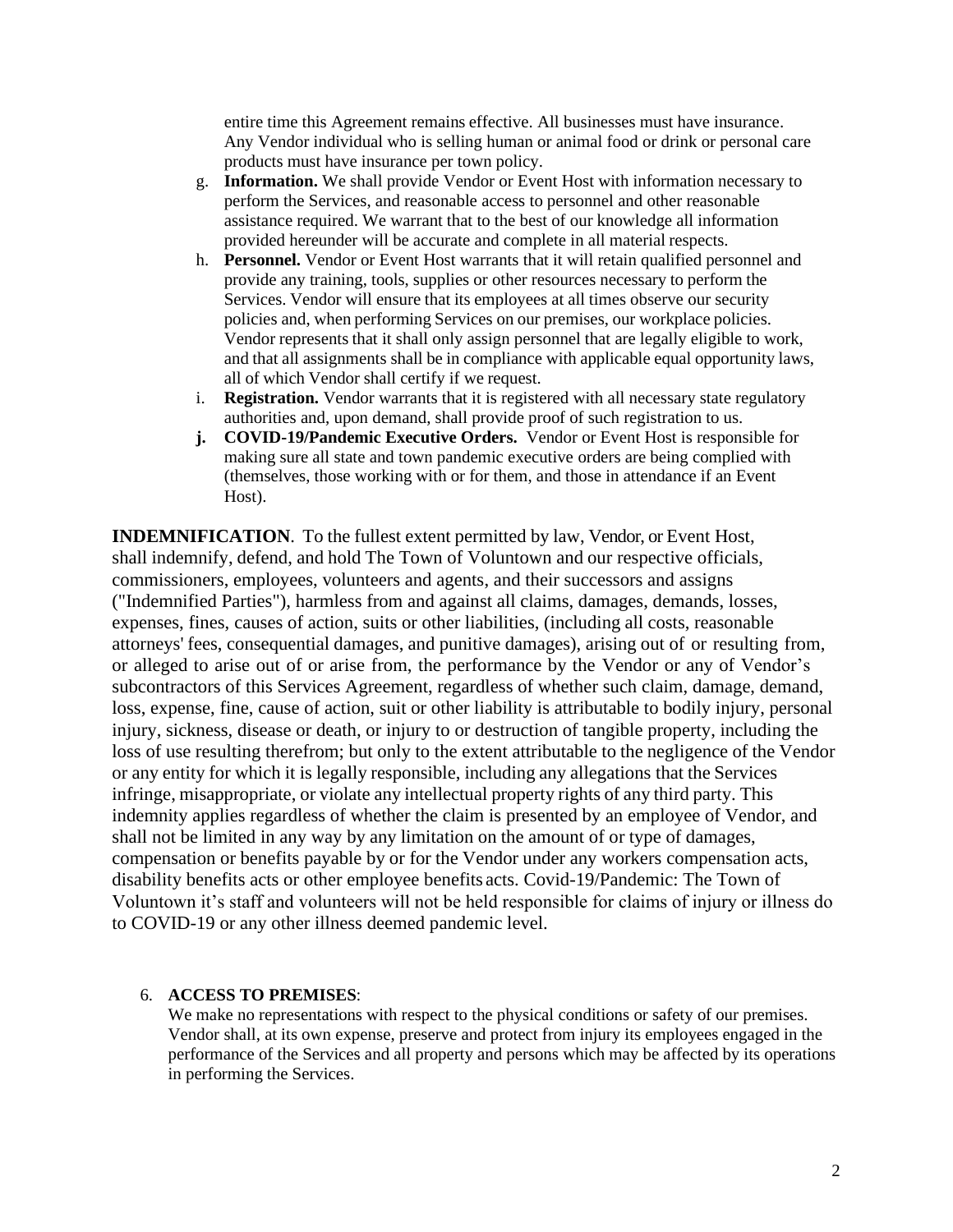- 7. **INDEPENDENT CONTRACTOR; EMPLOYEES**. Each party is an independent contractor and not the other's agent, partner, fiduciary or representative. Neither party shall act or represent itself, directly or by implication, in any such capacity or assume or create any obligation on the other's behalf.
- 8. **NOTICES**. Any notices specified herein shall be in writing and deemed given or made if delivered: (a) by personal delivery with signed receipt; (b) by reputable courier with signature required; (c) by United States registered or certified mail, postage prepaid, return receipt requested. Notices shall be delivered to the parties at the addresses set forth above or as otherwise designated in writing. The parties agree that general operational communications may be transmitted via e-mail or facsimile between the parties' authorized business contacts.
- 9. **LIMITATION ON DAMAGES**. EACH PARTY EXPRESSLY WAIVES ANY AND ALL RIGHTS IT MAY HAVE HEREUNDER TO CLAIM OR RECOVER PUNITIVE DAMAGES. Neither party shall be liable for indirect, special or consequential damages arising out of or relating to this Agreement, except where such damages arise out of or relate to the party's intentional, reckless, or grossly negligent acts or omissions.

10. **AGREEMENT**. This Agreement contains the parties' entire understanding relating to its subject matter and supersedes all prior discussions, understandings and agreements. No alteration or modification of this Agreement shall have any force or effect unless in a written instrument signed by both parties. This Agreement may be executed in two or more counterparts, each of which shall be an original but together constitute one and the same instrument. Delivery of an executed Agreement by facsimile or other electronic transmission shall be effective as delivery of a manually executed counterpart hereof. If any provision hereunder shall be held invalid, unenforceable or in conflict with any applicable law or regulation, this Agreement shall be considered divisible and the validity of the remaining provisions shall not be affected. No waiver or failure of either party to keep or perform any term or condition hereof will be deemed a waiver of any preceding or succeeding breach of the same or any other term or condition. The remedies herein provided shall be deemed cumulative, and the exercise of one will not preclude the exercise of any other nor will the specification of remedies preclude other remedies available at law or in equity. This Agreement shall be binding upon and inure to the benefit of us, Vendor, and the respective successors and assigns of each. All consents, approvals, notices, requests and similar actions to be given or taken by either party shall not be unreasonably withheld or delayed and each party shall only make reasonable requests.

**IN WITNESS WHEREOF**, the parties hereto have executed this Agreement as of the Effective Date set forth above:

**Full Name, Entity: \_\_\_\_\_\_\_\_\_\_\_\_\_\_\_\_\_\_\_\_\_\_\_\_\_\_\_\_\_\_\_\_\_\_\_\_\_\_\_\_\_\_\_\_\_\_\_\_\_\_\_\_\_\_\_\_\_\_\_\_\_**

**Approved by:**

| <b>Signature:</b> | Signature:    |
|-------------------|---------------|
| <b>Title:</b>     | <b>Title:</b> |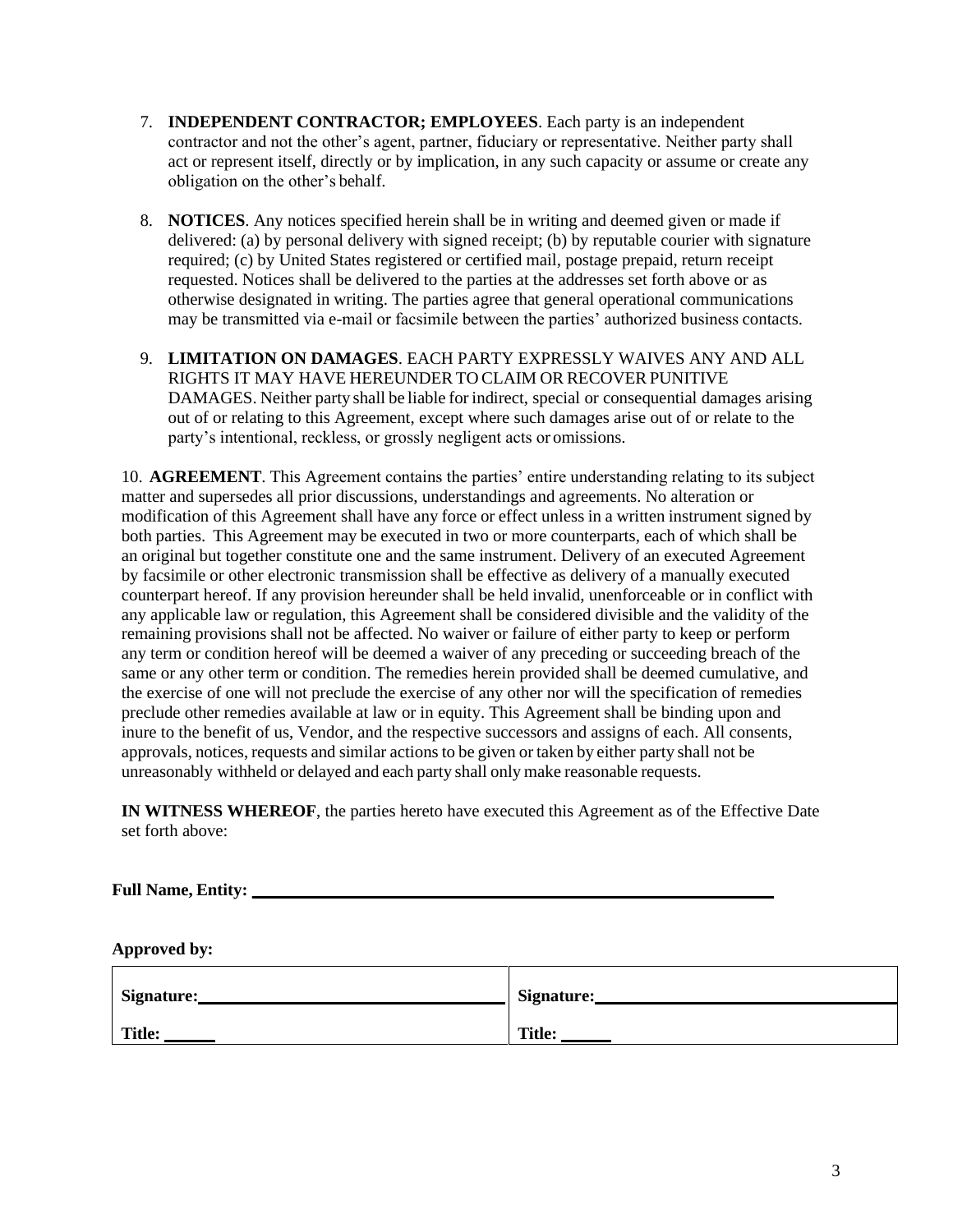## **EXHIBIT A**

## **VENDOR INSURANCE REQUIREMENTS**

#### **Insurance Schedule**

*Identified Insurance* means those insurance policies identified in the chart below. Identified Insurance requirements may be modified in a Statement of Work.

Vendor shall (and shall cause each of its subcontractors to) comply with the requirements set forth in this Insurance Schedule. All further references to "Vendor" herein are intended to include Vendor and its subcontractors.

Vendor shall, at its own expense, maintain at all times during the Term the following Identified Insurance, each to be written by insurers with AM Best's Ratings of A or higher in good standing and qualified to do business in each jurisdiction where the work is performed.

| Insurance                                 | Minimum Limits                                   |
|-------------------------------------------|--------------------------------------------------|
| Workers compensation                      | <b>Statutory limits</b>                          |
| Employers liability                       | \$1M each accident for bodily injury by accident |
|                                           | \$1M each employee for bodily injury by disease  |
|                                           | \$1M policy limit for bodily injury by disease   |
| Commercial general liability <sup>1</sup> | \$2M per occurrence                              |
|                                           | \$2M personal and advertising injury             |
|                                           | \$2M products and completed operations           |
|                                           | \$2M general aggregate                           |
| Hired,<br>Automobile<br>liability-        | \$1M combined single limit                       |
| Owned and Non-Owned                       |                                                  |
| Professional liability / Errors and       | \$2M per claim                                   |
| $O$ missions <sup>2</sup>                 | \$2M annual aggregate                            |

#### Other Insurance Provisions

1. The Identified Insurance shall include the following provision on the Commercial General Liability andUmbrella insurance policies to name the following as additional party insureds (*Additional Insureds*), covering all the activities of Vendor with respect to the performance of this Agreement:

**The Town of Voluntown**, and its respective affiliated persons and entities, including without limitation their respective directors, officers, employees, agents and representatives shall be additional insureds on the Commercial GeneralLiability and Umbrella insurance policies.

2. The Identified Insurance shall also:

(a) require us to be notified in writing at least thirty (30) days prior to cancellation of or any material change in the policy;

(b) be primary to insurance maintained by us or our affiliates (and insurance maintained by us and/or our affiliates shall be non-contributory to such insurance);